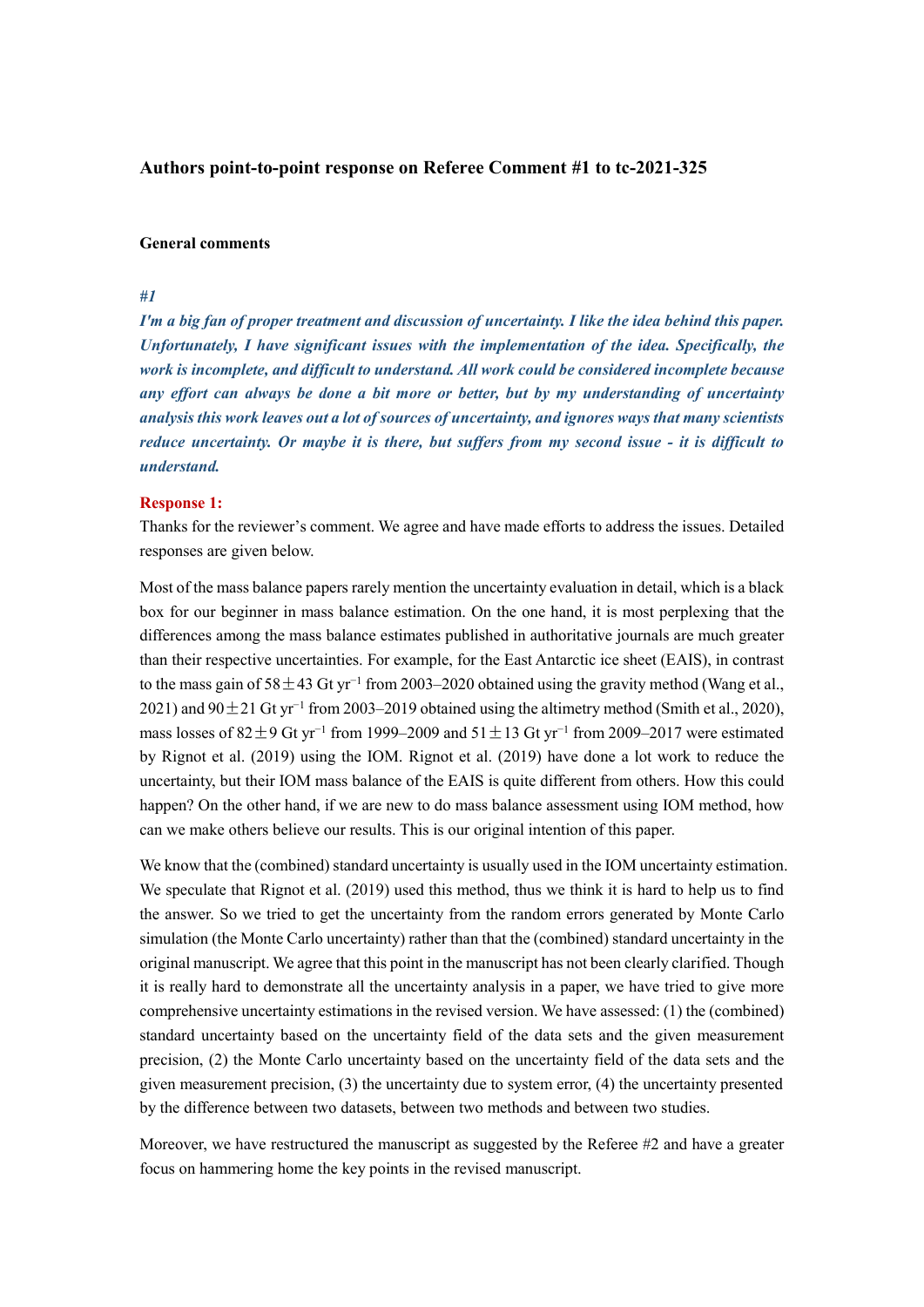The (combined) standard uncertainty is calculated as followings:

The standard uncertainty of D due to the ice thickness  $(U_p_p)$  and ice velocity  $(U_p_p)$  at the pixel scale can be respectively calculated from Eq. (1) and Eq. (2):

$$
U_{-}D_{T_i} = \frac{U_{T_i}}{T_i} \cdot D_i, \qquad (1)
$$

$$
U_{-}D_{V_i} = \frac{U_{V_i}}{V_i} \cdot D_i, \qquad (2)
$$

where the  $U_{T_i}$  is the thickness uncertainty of flux gate *i*, the  $T_i$  is the thickness, the  $U_{V_i}$  is the ice velocity uncertainty, the  $V_i$  is the velocity, and the  $D_i$  is the ice discharge. And for the whole AIS and ice drainage basins, the D uncertainty due to the ice thickness  $(U_{-}D_T)$  and ice velocity  $(U_{-}D_V)$ can be calculated from Eq. (3) and Eq. (4):

$$
U_{-}D_{T} = \sum_{i=1}^{n} \frac{v_{T_i}}{T_i} \cdot D_i, \qquad (3)
$$

$$
U_{-}D_{V} = \sum_{i=1}^{n} \frac{v_{V_{i}}}{v_{i}} \cdot D_{i},
$$
\n(4)

where the *n* is the number of flux gates. The D is derived from three components unrelated to and independent of each other. Thus, we used synthetic standard uncertainty to evaluate its accuracy. For the calculations, 917 kg m<sup>-3</sup> is used for  $\rho_{ice}$  and the uncertainties  $U_{\rho_{ice}}$  is valued at 5 kg m<sup>-3</sup> (Griggs et al., 2011). The combined standard uncertainty of D  $(U, D)$  is as follows:

$$
U_{-}D = \sqrt{\frac{U_{T}^{2}}{T} + \frac{U_{V}^{2}}{V} + \frac{U_{p_{ice}}^{2}}{\rho_{ice}}},
$$
\n(5)

To calculate the uncertainty of SMB, we use the relative uncertainty percentage  $(u_r)$  of the RACMO2.3p2 SMB, which is nearly 4% (Mottram et al., 2021). The standard uncertainty of SMB  $(U \; SMB)$  is as follows:

$$
U\_SMB = u_r \cdot SMB \tag{6}
$$

In this way, the uncertainty could be expressed in terms of the magnitude of the value. But this way is unavailable if the uncertainty data sets are not provided, and on the contrast, the second way, comparing results using different dataset combinations, is not limited by the availability of the uncertainty data. The detailed combinations of thickness and velocity products are shown in Table 2 (the manuscript line 170). This comparison may be of certain reference significance to the data set selection. We also compared the Ds of three flux gates (the original grounding-line flux gate, the flux gate for a 1 km advance, and the flux gate for a 1 km retreat).

The Monte Carlo uncertainty evaluates the uncertainty attribution of random errors through generating the random errors based on the precision of the ice velocity and thickness data products we used, which has been described in details in the original manuscript.

#### **Revised Table 3:**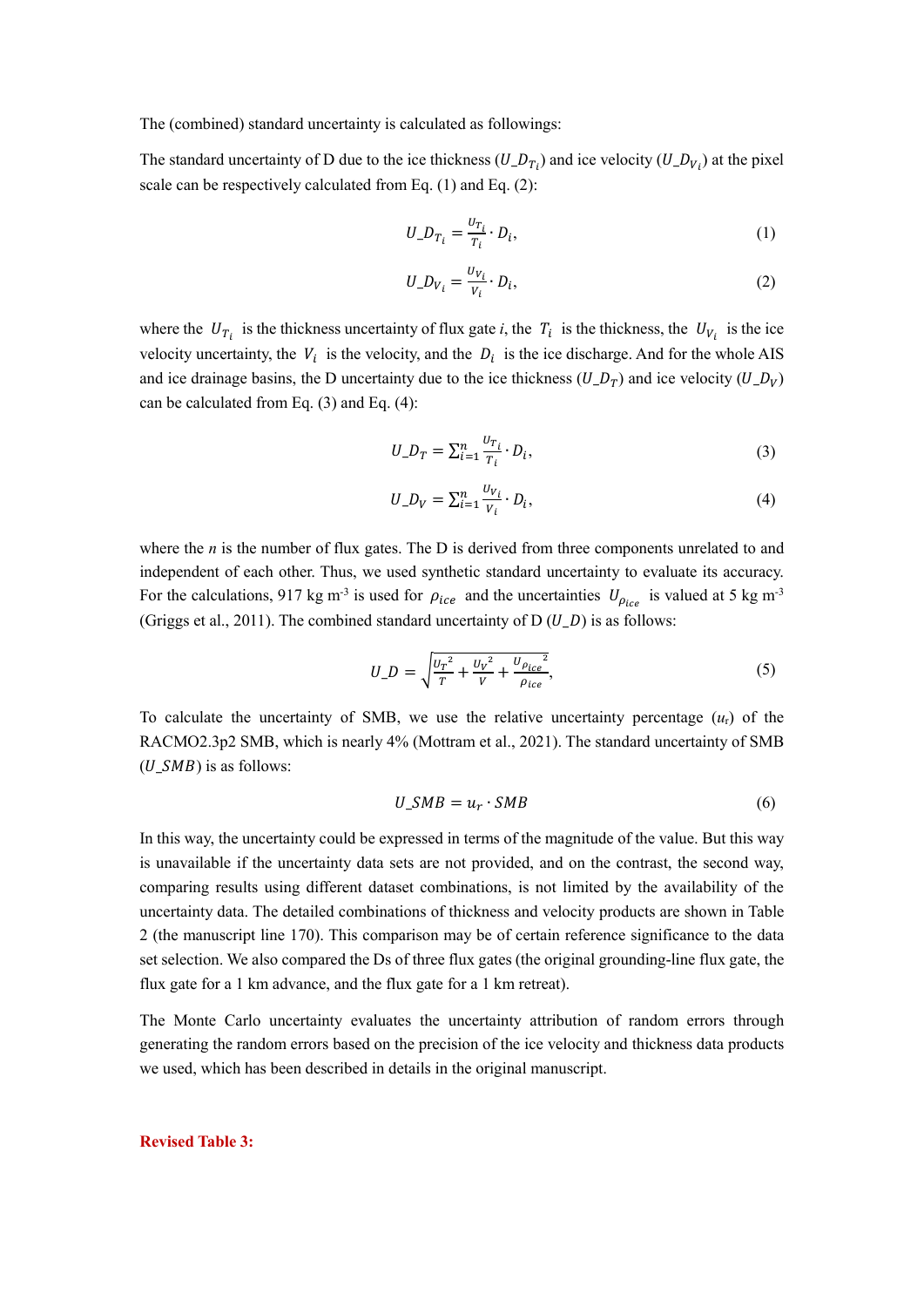| <b>Components</b>                       | <b>EAIS</b> | <b>WAIS</b> | <b>APIS</b> | <b>Islands</b> | <b>AIS</b> |
|-----------------------------------------|-------------|-------------|-------------|----------------|------------|
| <b>D</b> reference                      | 895.8       | 750.2       | 157.7       | 132.4          | 1936.0     |
| $\mathbf{U}_{\perp}\mathbf{D}$          |             |             |             |                |            |
| <b>Standard uncertainty</b>             |             |             |             |                |            |
| $U_D(V_{InSAR-based})$                  | 33.0        | 13.3        | 3.2         | 10.9           | 60.4       |
| $U_D(V_{Phase-based})$                  | 8.9         | 5.5         | 1.9         | 3.3            | 19.5       |
| $U_{D(T_{BEDMAP2})}$                    | 265.3       | 145.0       | 86.4        | 50.3           | 547.0      |
| $U_{\_}D(T_{\text{Bedmachine}})$        | 93.1        | 50.6        | 30.9        | 33.5           | 208.2      |
| $U D(V_{Phase-based} + T_{Bedmachine})$ | 95.6        | 52.4        | 31.3        | 34.5           | 213.8      |
| <b>Monte Carlo uncertainty</b>          |             |             |             |                |            |
| $U_D(V_{InSAR-based\;re})$              | 5.3         | 2.2         | 0.3         | 1.8            | 9.6        |
| $U$ D(V <sub>Phase-based re</sub> )     | 0.9         | 0.6         | 0.2         | 0.3            | 2.0        |
| $U_D(V_{re} 20 \text{ m yr}^{-1})$      | 17.4        | 10.1        | 4.0         | 9.7            | 41.1       |
| $U$ D(TBEDMAP2 re)                      | 27.9        | 14.5        | 11.6        | 7.3            | 61.4       |
| $U\_D(T_{Bedmachine}$ re)               | 17.1        | 5.9         | 5.7         | 6.8            | 35.5       |
| $U\_D(T_{re} 100 m)$                    | 3.2         | 1.7         | 3.0         | 4.8            | 10.5       |
| Uncertainty due to system error         |             |             |             |                |            |
| $U_D(V_{se} 20 \text{ m yr}^{-1})$      | 138.1       | 80.1        | 29.0        | 53.4           | 302.6      |
| U $D(T_{se} 100 m)$                     | 151.2       | 105.1       | 70.4        | 43.1           | 369.8      |
| Uncertainty presented by difference     |             |             |             |                |            |
| $U_D(V_{InSAR-based}V_{Phase-based})$   | 7.7         | 2.6         | 5.1         | 1.5            | 17.1       |
| $U_{D}$ (TBEDMAP2-TBedMachine)          | 18.4        | 32.9        | 25.7        | 24.6           | 101.7      |
| $U_D(GL_{Advance}}-GL_0)$               | $-97.2$     | $-107.1$    | $-44.4$     | 24.7           | $-278.1$   |
| $U\_D(GL_{Retreat}$ - $GL_0)$           | $-8.8$      | $-7.5$      | $-0.8$      | $-62.5$        | $-79.6$    |
| $U(D_{ref}-D_{Rignot})$                 | $-214.6$    | $-24.9$     | $-172.0$    | 55.3           | $-356.2$   |
| $U(D_{ref}-D_{Garder})$                 | $-56.2$     | 11.2        | $-62.3$     |                |            |
| $U(D_{ref}-D_{Shen})$                   |             |             |             |                | $-171.3$   |
| $U_MAX(ABS(D_{pixel}-D_{scale}))$       | 3.2         | 6.5         | 1.8         | 7.4            | 10.4       |
| <b>Maximum</b> uncertainty              |             |             |             |                |            |
| $Max(ABS(U D_V))$                       | 138.1       | 80.1        | 29.0        | 53.4           | 302.6      |
| Relative(% of $D_{ref}$ )               | 15.4%       | 10.7%       | 18.4%       | 40.3%          | 15.6%      |
| $Max(ABS(U D_T))$                       | 265.3       | 145.0       | 86.4        | 50.3           | 547.0      |
| Relative(% of $D_{ref}$ )               | 29.6%       | 19.3%       | 54.8%       | 38.0%          | 28.3%      |
| $Max(ABS(U D_{GL}))$                    | 97.2        | 107.1       | 44.4        | 62.5           | 278.1      |
| Relative(% of $D_{ref}$ )               | 10.9%       | 14.3%       | 28.2%       | 47.2%          | 14.4%      |
| <b>SMB</b> reference                    | 1153.5      | 649.5       | 253.6       | 61.4           | 2118.0     |
| $USMB$                                  |             |             |             |                |            |
| <b>Standard uncertainty</b>             |             |             |             |                |            |
| U SMB <sub>p2-27</sub> (4%)             | 46.1        | 26.0        | 10.1        | 2.5            | 84.7       |
| Uncertainty presented by difference     |             |             |             |                |            |
| U ( $SMB_{p1-35}$ - $SMB_{p1-27}$ )     | $-26.1$     | $-51.6$     | $-119.4$    | $-19.6$        | $-216.7$   |
| U ( $SMB_{p2-27}$ - $SMB_{p2-5.5}$ )    |             |             | $-51.7$     |                |            |
| $U(SMB_{p1-27}-SMB_{p2-27})$            | $-78.5$     | 3.1         | 39.4        | 15.6           | $-20.4$    |

**Table 3. Data and method uncertainties of the D and SMB (Gt yr<sup>−</sup><sup>1</sup> )**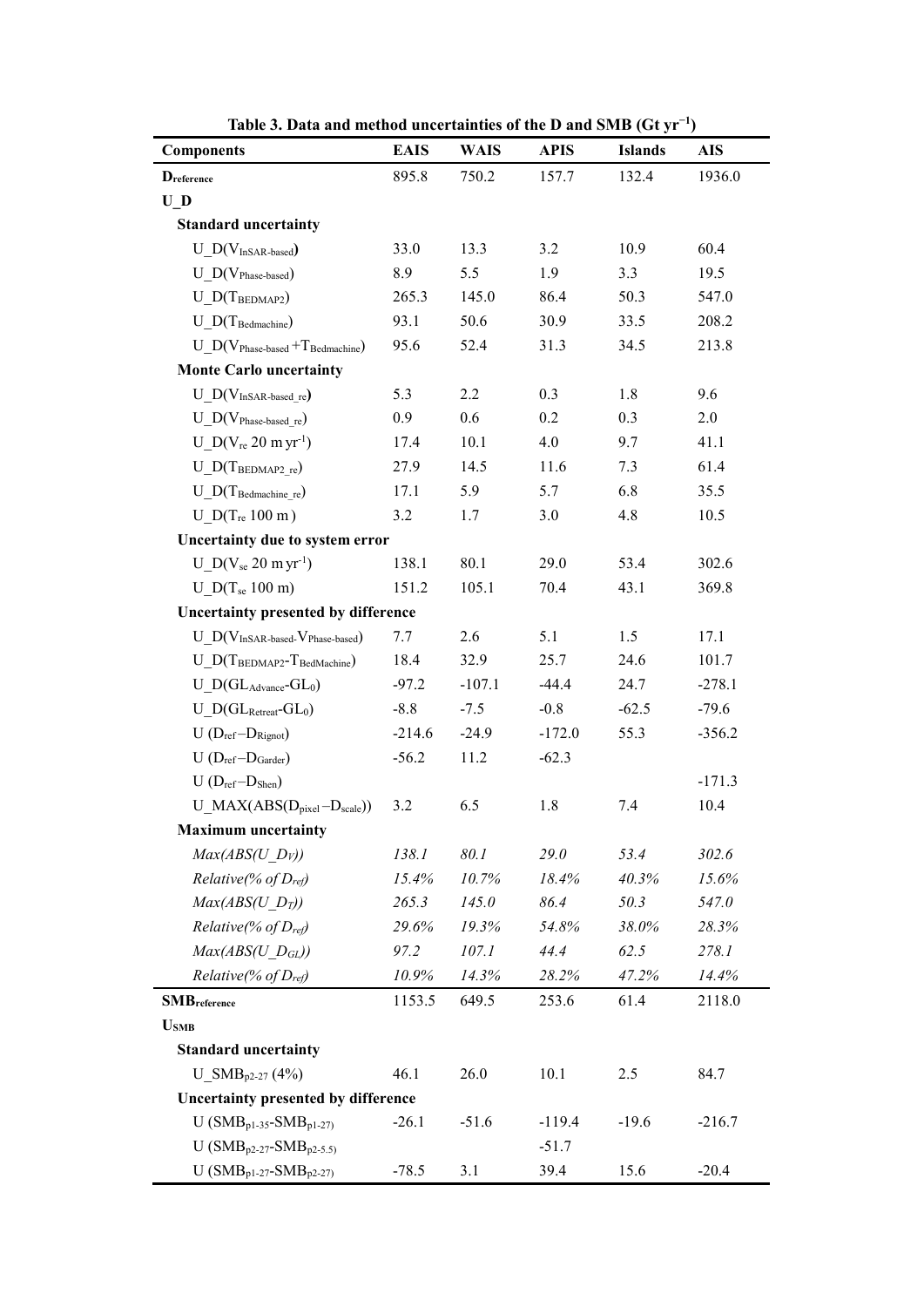| $U(SMB_{ref}-SMB_{Rionot})$  | 78.5 | $-3.1$   | $-39.4$ | $-15.6$ | 20.0     |
|------------------------------|------|----------|---------|---------|----------|
| $U(SMB_{ref}-SMB_{Gardner})$ | 95.5 | 108.5    | 19.0    |         |          |
| $U(SMB_{ref}-SMB_{Shen})$    |      |          |         |         | 217.0    |
| <b>Maximum uncertainty</b>   |      |          |         |         |          |
| $Max(ABS(U)$ SMB))           | 95.5 | 108.5    | 119.4   | 196     | 217.0    |
| Relative(% of SMB)           | 8.3% | $16.7\%$ | 47.1%   | 31 9%   | $10.2\%$ |

*#2*

*I think there needs to be a significant effort added to the discussion of random errors vs. systematic bias. Many scientists assume errors are random, and then use this and the mathematical treatment of uncertainty to reduce errors by summing or averaging over many small regions with random error. This may or may not be correct, but should be discussed in detail in this paper. Limited discussion on the distinction between these two types uncertainty, and their treatments in other works, is problematic.*

**Response 2:** We understand the reviewer's point. We used the Monte Carlo method to estimate uncertainties assuming the observation errors are randomly distributed and considered the system error to estimate uncertainties due to the ignorance of the velocity or thickness change. In the revised manuscript, we have discussed it in detail as suggested and added the (combined) standard uncertainties, which have been provided additional data to discuss.

### *#3*

# *The authors make some questionable decisions on use of data to assess uncertainty. For example, they use BedMachine and BedMap, but do not address the uncertainty field provided by BedMachine.*

**Response 3:** We did not write well for the older version We have added add the D's uncertainty estimations from the uncertainty field of provided by datasets of BedMap, BedMachine, InSAR-based and Phase-based velocities both using the mathematical treatment and Monte Carlo method as revised Table 3.

### *#4*

*The authors continually refer to an 'uncertainty analysis framework'. What is this? Is 'framework' just a different way of saying 'method'? An "introduction" suggests something new or not seen before. I do not see anything particularly novel in this work. Therefore, if it is not novel, it should at least be comprehensive, but it is not that either.*

**Response 4:** Thank you for your comment. The "uncertainty analysis framework" is a scheme on how to make the uncertainty evaluation of IOM open and transparent. There are more than five research groups to estimate mass balance of Antarctic ice sheet using the IOM. They have done a lot work to reduce the uncertainties. But it is hard to use their method or repeat the work without the details. We presented the details in our uncertainty estimation. For example, to demonstrate the D's details, we showed 58,597 flux gates around the grounding line. We agree that the "framework" expression is inappropriate and have modified it in the revised manuscript.

### *#5*

*Finally, I feel that the summary of this work could be a simple and clear table showing the*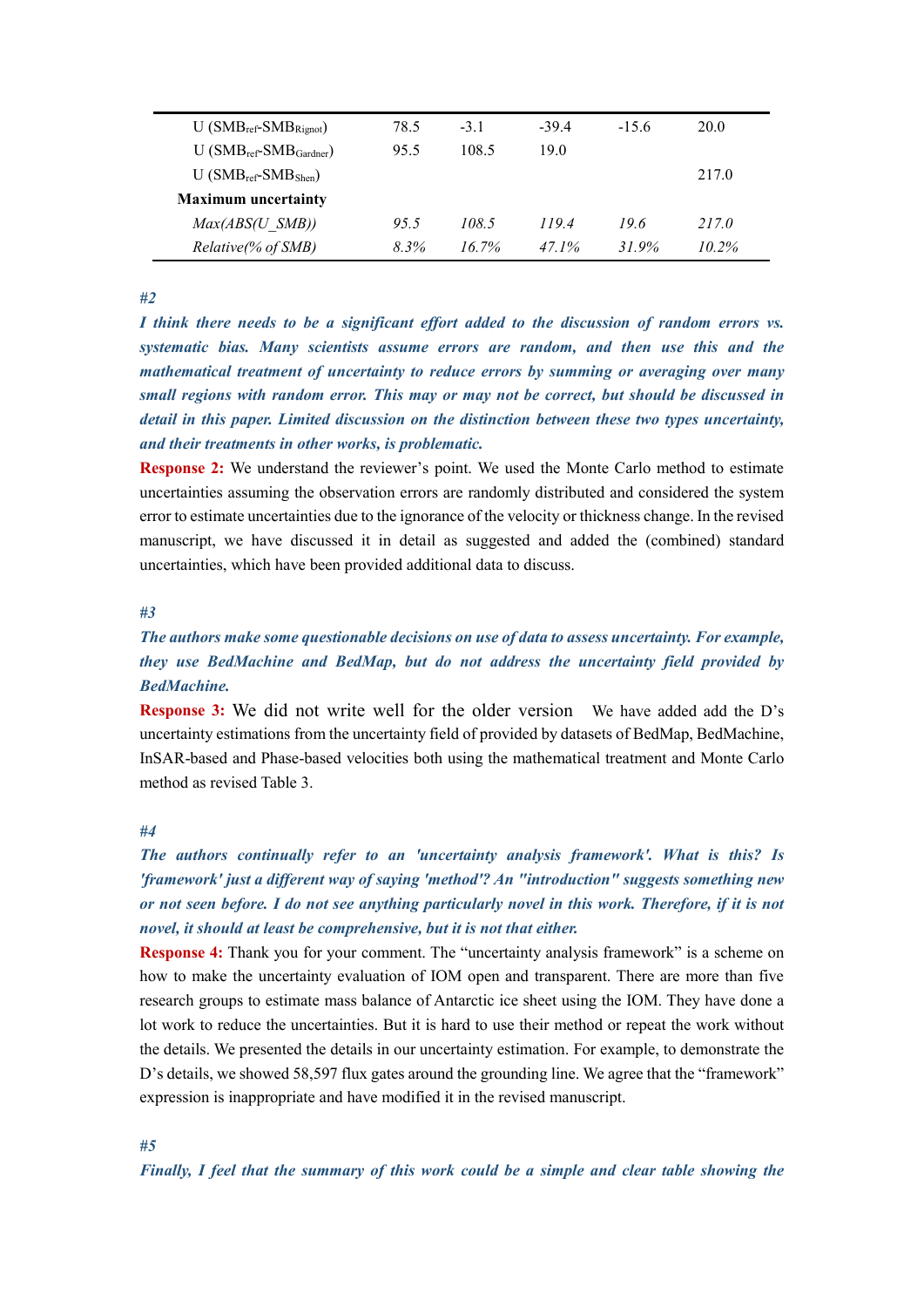*uncertainty from different sources in both absolute (Gt/decade?) and relative (% of total uncertainty) terms. Table 3 lists "data uncertainties" but not "method uncertainties" and not relative amounts.*

**Response 5:** Yes. We have added the relative terms and the "method uncertainties" term as the revised Table 3.

## **Specific comments**

## *The 15 gt/yr target has a reference, but it is not clear that this target is necessary. Furthermore, the reference for that states,*

*Determine the changes in total ice-sheet mass balance to within 15 Gton/yr over the course of a decade and the changes in surface mass balance and glacier ice discharge with the same accuracy over the entire ice sheets, continuously, for decades to come.*

*And it isn't clear to me how to parse that. Is this 15 Gt/year average over a decade? Or 150 Gt/decade? Or 15 Gt/decade? Something else?*

**Response**: The 15 Gt yr<sup>-1</sup> is a decadal goal. Scientists are required to determine the changes in the total ice sheet MB within 15 Gt yr<sup>-1</sup> over the course of a decade, i.e., 15 Gt yr<sup>-1</sup> per decade or 1.5 Gt  $yr<sup>2</sup>$ , as well as the changes in the SMB and D with the same accuracy over all of the ice sheets (Board et al., 2019). We have deleted the 15 Gt  $yr<sup>-1</sup>$  target to reduce disputes in the revised manuscript.

#### *Authors use terms without defining them. For example, "scale effect" on L22.*

**Response**: Thank you for your suggestion. We have added the definition of the scale effect in the introduction as suggested in the revised manuscript.

## *What does it mean to have an uncertainty on an uncertainty? For example, L24 reports "Uncertainties of [...] X +- Y Gt/yr".*

**Response:** "The uncertainty on an uncertainty" or " $\pm$ Y" is the one standard deviation of 100-times uncertainties estimated using a given measurement precision by Monte Carlo method. X is the averaged uncertainty.

## *There is often reference to "future D". But everything else is using present or historical data. Why is "D" discussed predictively?*

**Response**: Using the Monte Carlo method, we can estimate the uncertainty of future velocity or thickness with any given precision. But considering the controversy you mentioned, we have deleted such description in the revised manuscript.

# *L73 is a motivation for the entire work, "the dominant factors influencing the uncertainties in the MB estimation of the AIS remain unclear." I disagree, the dominant factors are known. Perhaps not their relative scales?*

**Response**: Yes, we have corrected. We have changed "the dominant factors" into "the relative scale of factors" in the revised manuscript.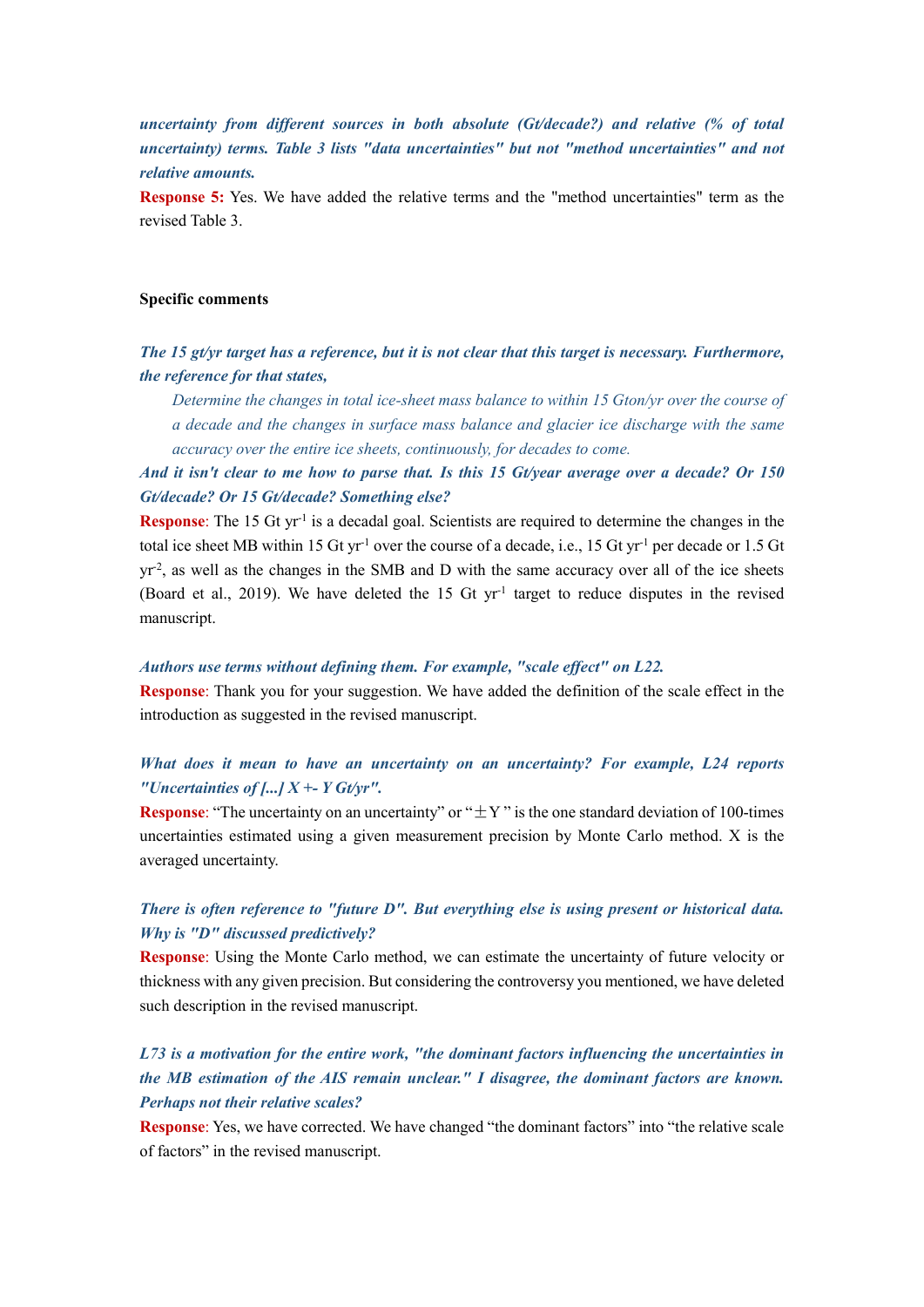### *L83 "We introduce an uncertainty analysis framework" <-- where?*

**Response:** As is responded in our reply #4, we agree "framework" is not appropriate to express our intention, which has been revised in the revised manuscript.

## *L96 "SMB (input)" SMB is output too (runoff, sublimation, evaporation) although runoff is small in Antarctica.*

**Response**: Yes, we have revised this sentence in the revised manuscript.

*L104 D equation also uses ice density.*

**Response**: We have added "ice density" in the sentence as suggested in the revised manuscript.

### *L168 Which "original raster" is extended? The velocity raster? thickness? Both?*

**Response**: Both of the velocity and thickness raster are extended. We have clarified this point in this sentence as suggested in the revised manuscript.

*L190-195: This sentence seems out-of-place. It's not about your methods or results of your methods, it is instead about anomalous years. I am unable to see the relevance to the surrounding text or the paper.*

**Response**: We agree and we have removed this sentence in the revised version.

*L447-449: "The strategy of using the yearly averaged SMB instead of the annual SMB is acceptable for decadal MB estimation to constrain variability when the long-term trend is required. However, if the research is related to short-term, regional snowfall events, it is better to use the annual SMB to determine the annual variability." <-- but the motivation for this whole paper is about a 15 Gt/year decade average. In several places there is mention of "annual variation" (see also L467). It isn't clear to me that annual variation matters based on the target "15 Gt/year over the course of a decade". Can these annual variations be considered random and therefore reduce when averaged over a decade?*

**Response**: Thanks for raising this point. The decade uncertainty of SMB can be calculated as follows:

$$
U\_SMB_{decade} = \frac{\sqrt{U\_SMB_{yearly}^2 + STD^2}}{9},\tag{11}
$$

where the  $U_{\text{SMB}}$ <sub>vearly</sub> is the average uncertainty of SMB during the decade (the relative uncertainty percentage  $u_r$  is 4%), and the STD is the standard deviation of the decadal SMB. So we can find the uncertainty of yearly SMB for 2007-2019 is 85.4 Gt yr<sup>1</sup>, and the uncertainty of decadal SMB for 2007-2019 decrease to 11.9 Gt yr<sup>-1</sup>, which is within the goal of 15 Gt yr<sup>-1</sup> per decade. We have clarified this point in the revised version.

#### *L454 - again mention of "future D". Why not also mention "future SMB"?*

**Response**: Using the Monte Carlo method, we can estimate the uncertainty of future velocity or thickness with any given precision. But considering the controversy you mentioned, we have deleted such description of "future D" in the revised manuscript.